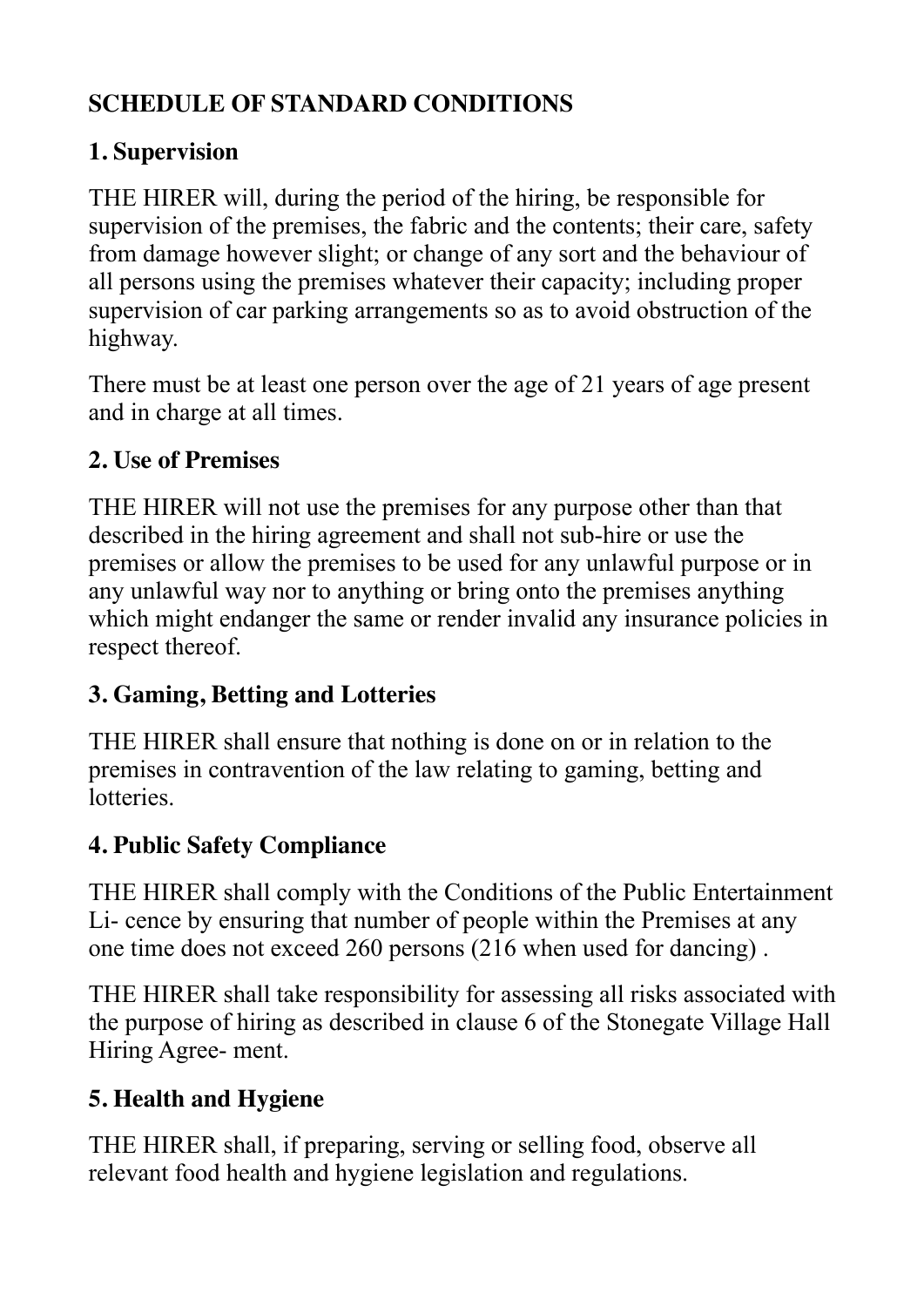## **6. Electrical Appliance Safety**

THE HIRER will ensure that any electrical appliances brought by him to the premises and used there shall be safe and in good working order, and used in a safe man- ner.

## **7. Indemnity**

THE HIRER will indemnify the Committee for the cost of any damage done to any part of the property including the cartilage thereof or the contents of the buildings which may occur during the period of the hiring as a result of or in connection with the hiring.

THE HIRER shall be responsible for making arrangements to insure against any third party claims which may lie against him or her (or the organisation if acting as a rep- resentative) whilst using the Village Hall. (The Village Hall is insured against any claims arising out of its own negligence).

#### **8. Accidents and Dangerous Occurrences**

THE HIRER must report all accidents involving injury to the public to the Autho- rised Representative or any other member of the Village Hall Committee as soon as pos- sible. Any failure of equipment either that belonging to the Hall or brought in by the hir- er must also be reported as soon as possible.

## **9. Animals**

THE HIRER will ensure that no animals (including birds) except guide dogs are brought into the hall, other than for a special event agreed to by the Committee. No ani- mals whatsoever are to enter the kitchen at any time.

# **10. Compliance with The Children Act 1989**

THE HIRER will ensure that any activities for children under eight years of age comply with the provisions of The Children Act 1989, and any amendments thereto, and that only fit and proper persons have access to the children.

## **11. Sale of Goods**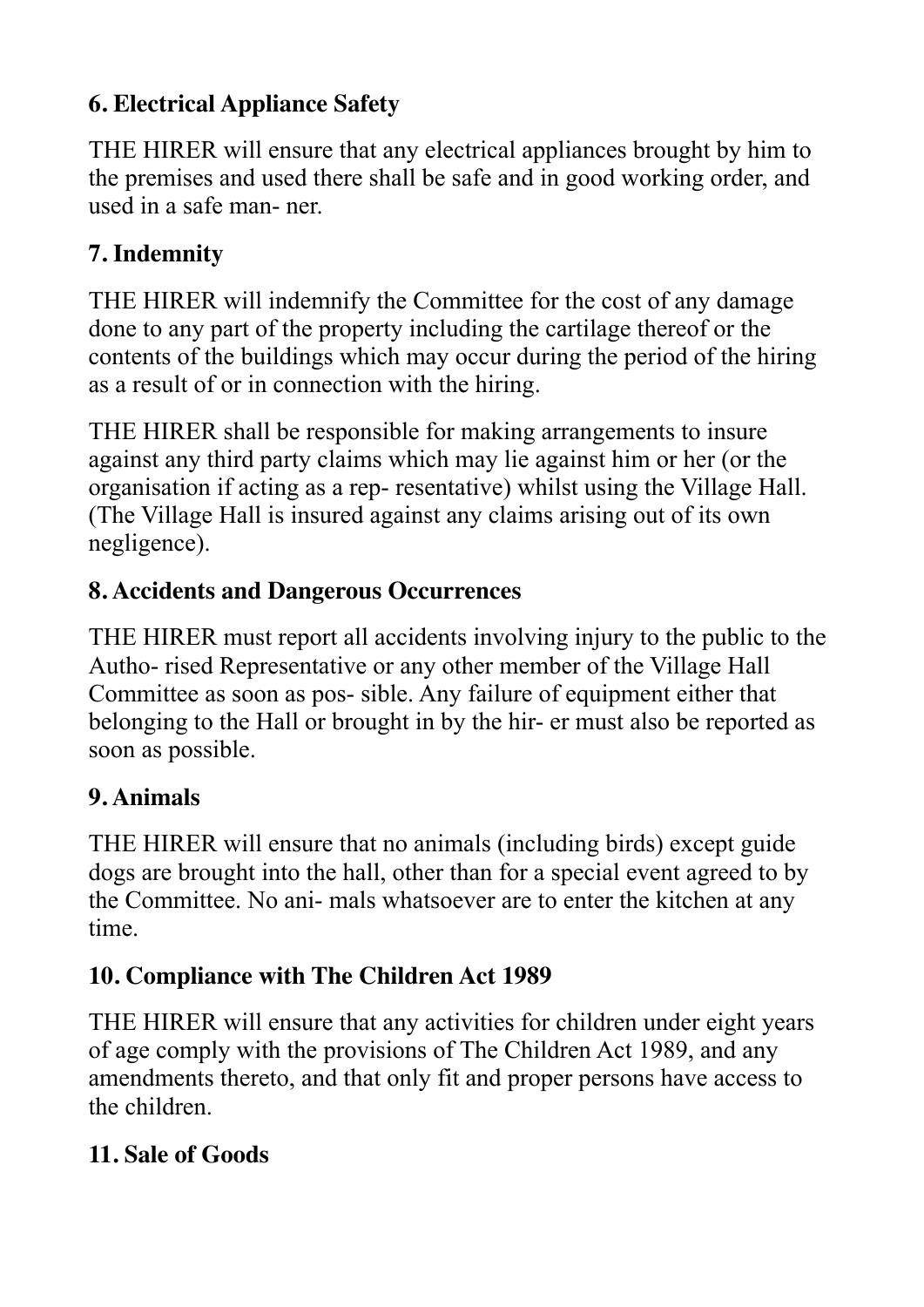THE HIRER will, if selling goods on the premises, comply with the Fair Trading Laws and any code of practice used in connection with such sales. In particular, the Hir- er will ensure that the total prices of all goods and services are prominently displayed, as shall be the organiser's name and address and that any discounts offered are based only on Manufacturers' Recommended Retail Prices.

## **12. Cancellation by the Hirer**

IF THE HIRER wishes to cancel the booking before the date of the event and the Committee is unable to conclude a replacement booking, the question of the payment or the repayment of the fee paid or payable under Clause 5 hereof shall be at the discretion of the Committee.

## **13. Cancellation by the Committee**

THE COMMITTEE reserves the right to cancel this hiring in the event of the hall being required for use as a Polling Station for a Parliamentary, European or Local Gov- ernment election or bye-election, in which case the Hirer shall be entitled to a refund of any deposit already paid.

# **14. Unfit for Use**

In the event of the Hall or any part of it being rendered unfit for the use for which it has been hired (howsoever caused), the Committee will not be liable to the Hirer for any resulting loss or damage whatsoever.

## **15. Refusal of Booking**

THE COMMITTEE reserves the right to refuse a booking without notice or to cancel this agreement at any time either before or during the term of the agreement upon giving 7 days notice thereof in writing to the Hirer.

## **16. End of Hire**

THE HIRER will be responsible for leaving the premises and surrounding area in a clean and tidy condition, properly locked and secured unless directed otherwise and any contents temporarily removed from their usual positions properly replaced, otherwise the Committee will be at liberty to make an additional charge for remedying these matters.

## **17. Noise**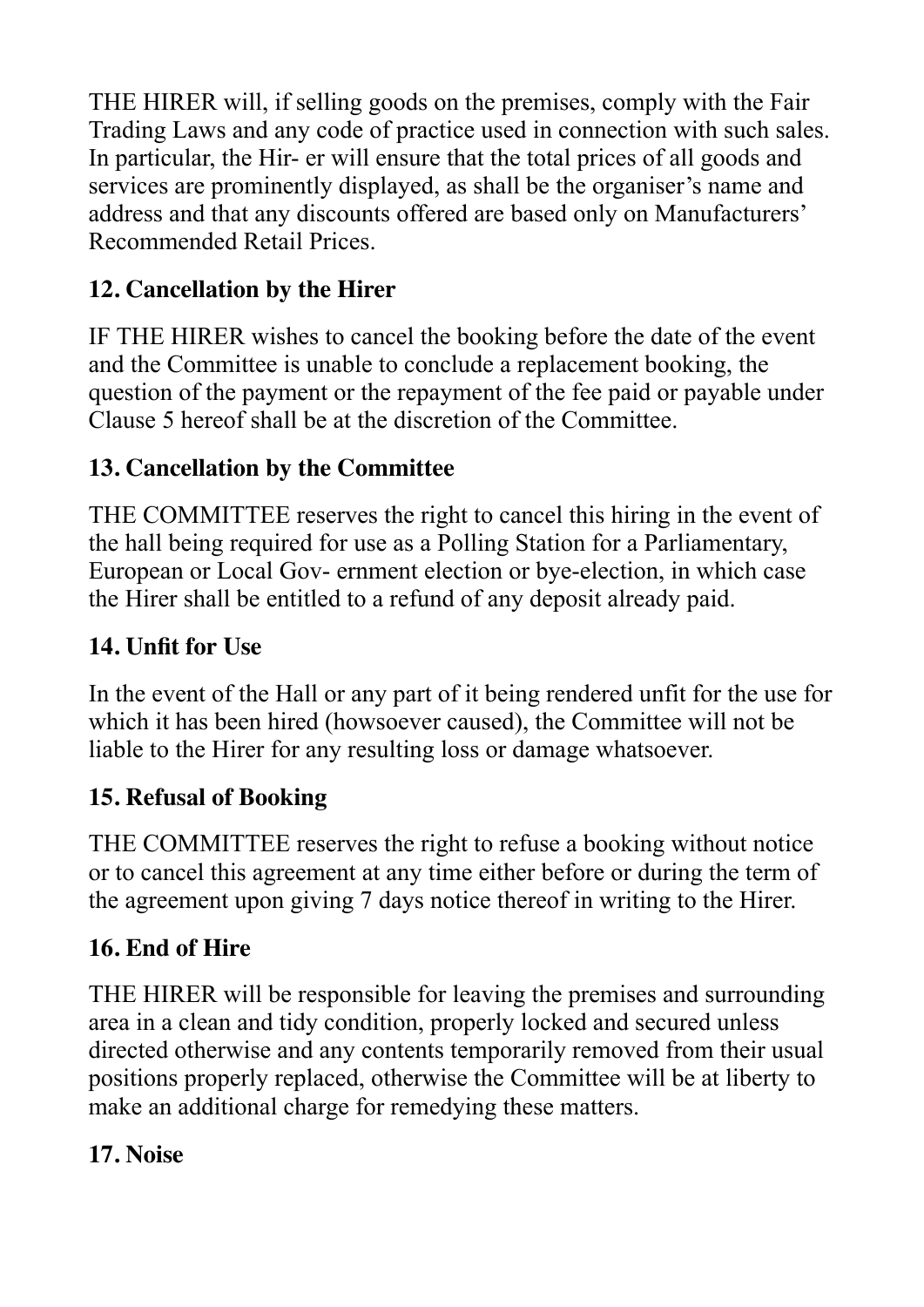THE HIRER will ensure that the minimum of noise is made on arrival and depar- ture of all using the Hall during the period of the hiring and immediately thereafter.

#### **18. Public Entertainment**

No public music, dancing or entertainment, plays or films shall take place in the Hall except on:-

Weekdays: Between 10.30 a.m. and 10.45 p.m. Saturdays: Between 10.30 a.m. and 11.45 p.m. (New Year's Eve until 00.30)

The sale of alcohol is restricted to the following hours:-

Monday - Thursday: Friday and Saturday: Sunday (New Year's Eve until 00.30)

Between 10.00 a.m. and 11.00 p.m. Between 10.00 a.m. and 11.30 p.m. Between 10.00 a.m. and 11.00 p.m.

#### **19. Rubbish**

It is the Hirer's responsibility to a) provide sufficient refuse bags for their purpos- es, and b) remove all rubbish produced from the Premises.

#### **20. Damage**

The Hirer's deposit will be used to pay for any loss of whatever nature or damage to the Hall, equipment, contents and any additional cleaning over the normal cleaning that may be required following the hiring of the Hall by the Hirer. Any balance of deposit will be returned to the Hirer.

If the deposit is insufficient to cover the damage caused, then the Hirer will be informed and an invoice covering the additional amount, together with hire charges, will be sent to the Hirer for settlement.

## **21. Period of Hire**

The period of hire of the Hall commences when the key to the Hall is received by the Hirer and ends when the key is returned at the end of the